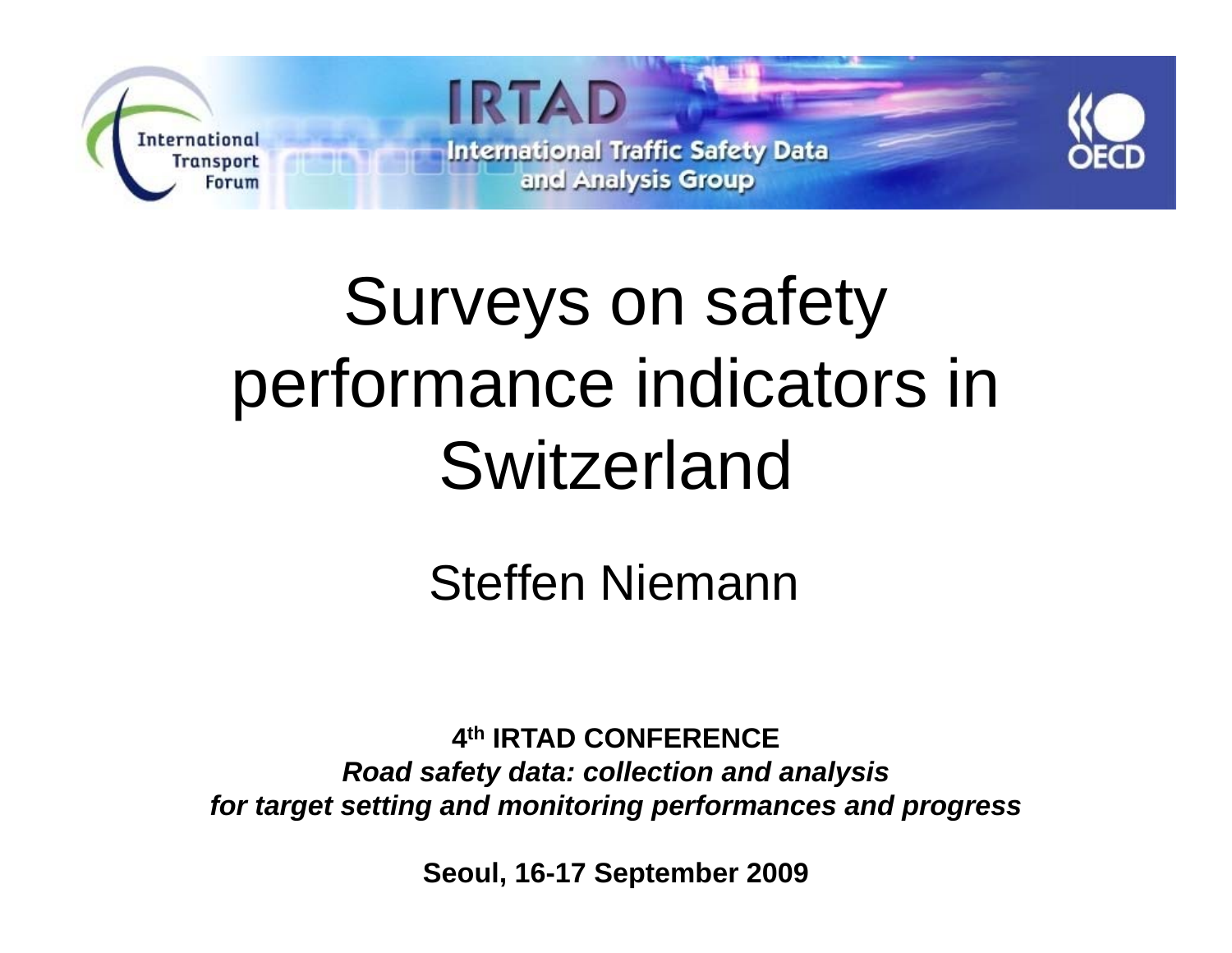

- $\blacksquare$ bfu surveys
- ۷ **E** Results
- $\blacksquare$ ■ Methods and practical fieldwork
- **•** Discussion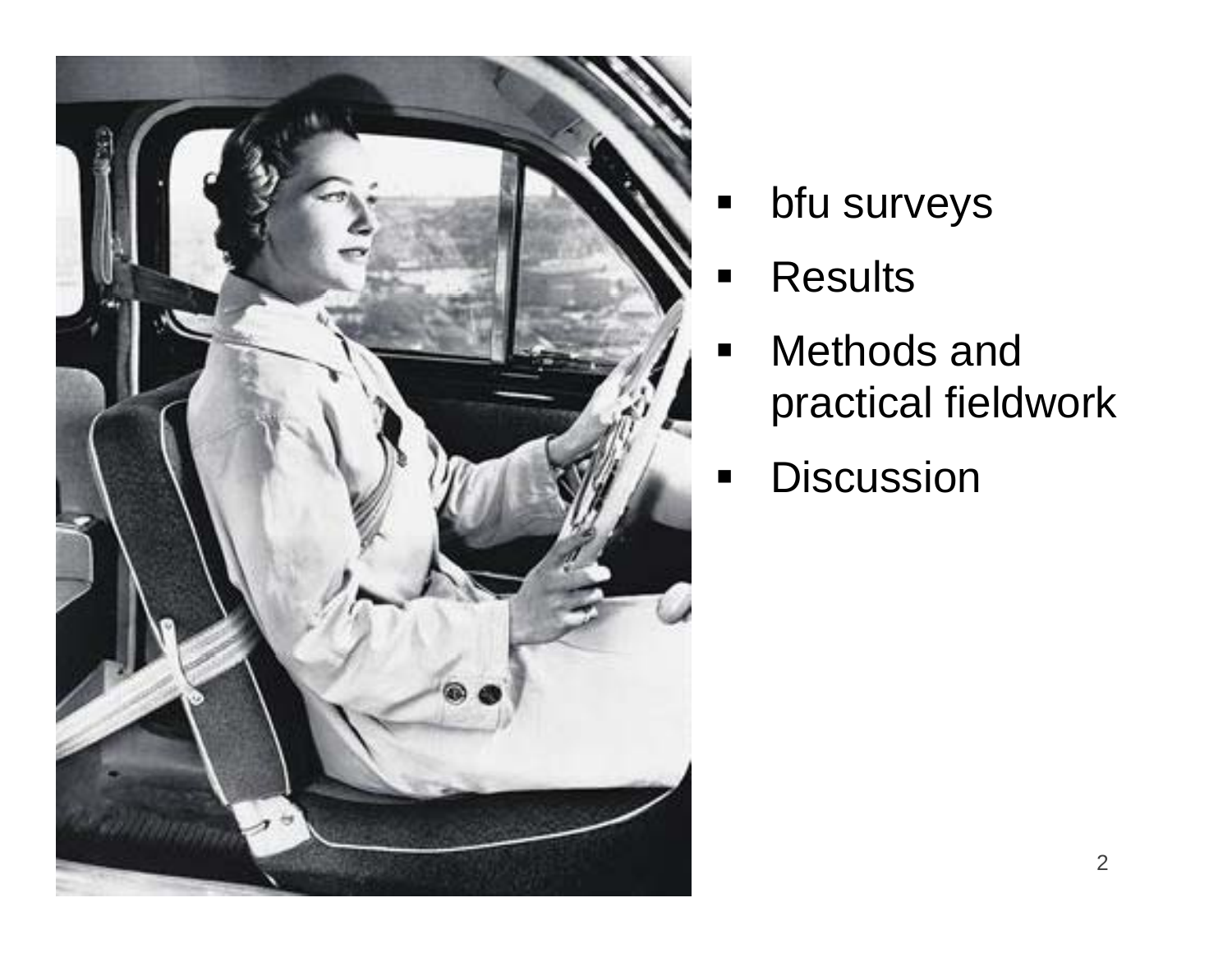# Timeline of annual bfu-surveys

| 1962 | Seatbelt use drivers                                |
|------|-----------------------------------------------------|
|      |                                                     |
|      |                                                     |
| 1995 | Seatbelt use back seat passengers                   |
|      |                                                     |
| 1997 | Use of child restraint systems (CRS, every 5 years) |
| 1998 | Helmet use motorcycles, bicycles                    |
| 2001 | Daytime running lights (DRL)                        |
| 2006 | Seatbelt use front seat passengers                  |
|      |                                                     |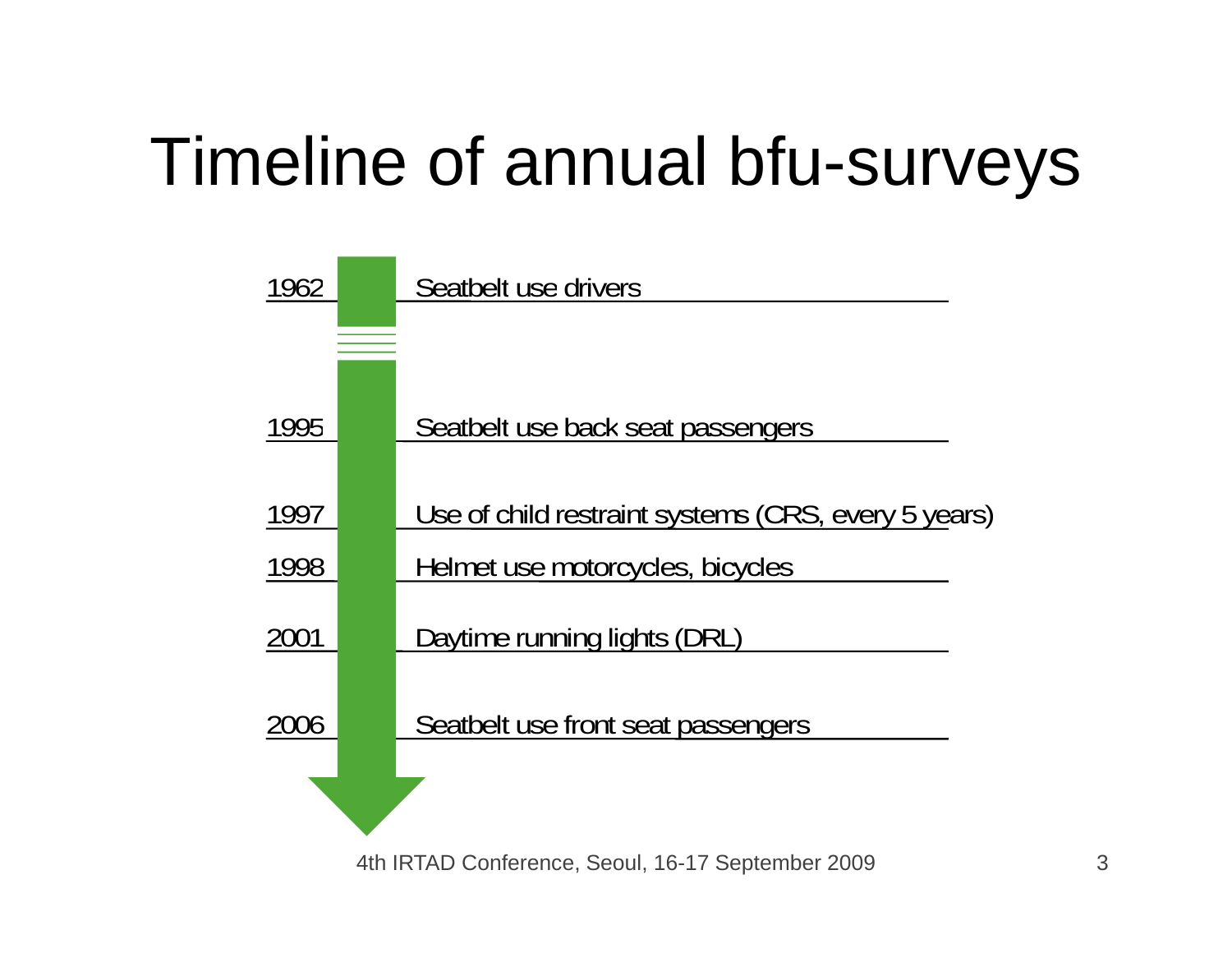# Objectives of surveys

- International comparison
- Regional differences
- Times series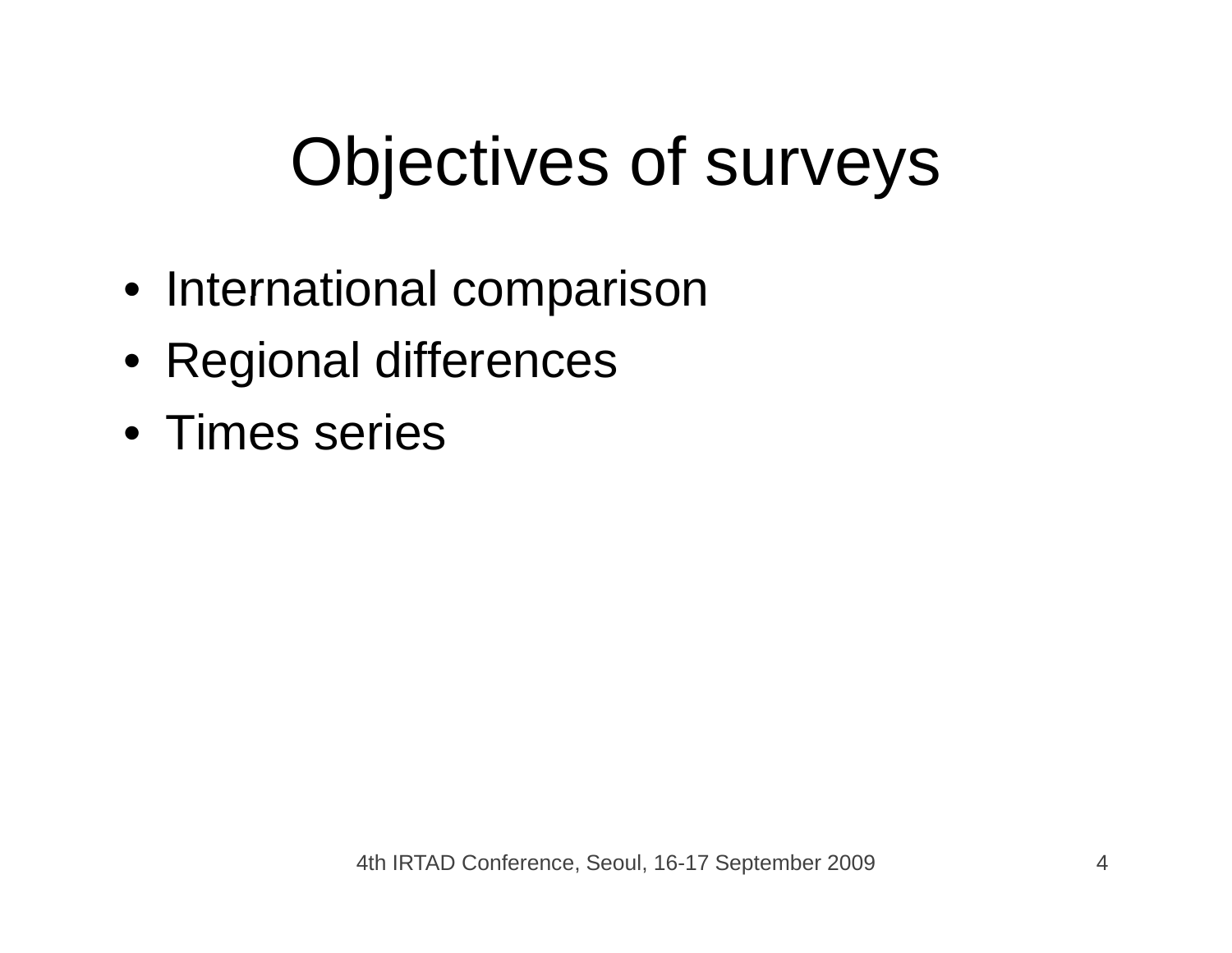# SPIs Switzerland 2009

| <b>Indicator</b>              | 2009  | <b>Percentage</b><br>change 2008 |
|-------------------------------|-------|----------------------------------|
| <b>Seatbelt driver</b>        | 87 %  | $-1\%$                           |
| Seatbelt front seat passenger | 88 %  | $-1\%$                           |
| Seatbelt back seat passenger  | 68 %  | $+5\%$                           |
| CRS (2002/2007)               | 94 %  | $+ 11 \%$                        |
| <b>Helmet moped</b>           | 86 %  | $+5\%$                           |
| <b>Helmet motorbikes</b>      | 100 % | $+1\%$                           |
| <b>Helmet bicyle</b>          | 38 %  | $0\%$                            |
| DRI                           | 61%   | $+5%$                            |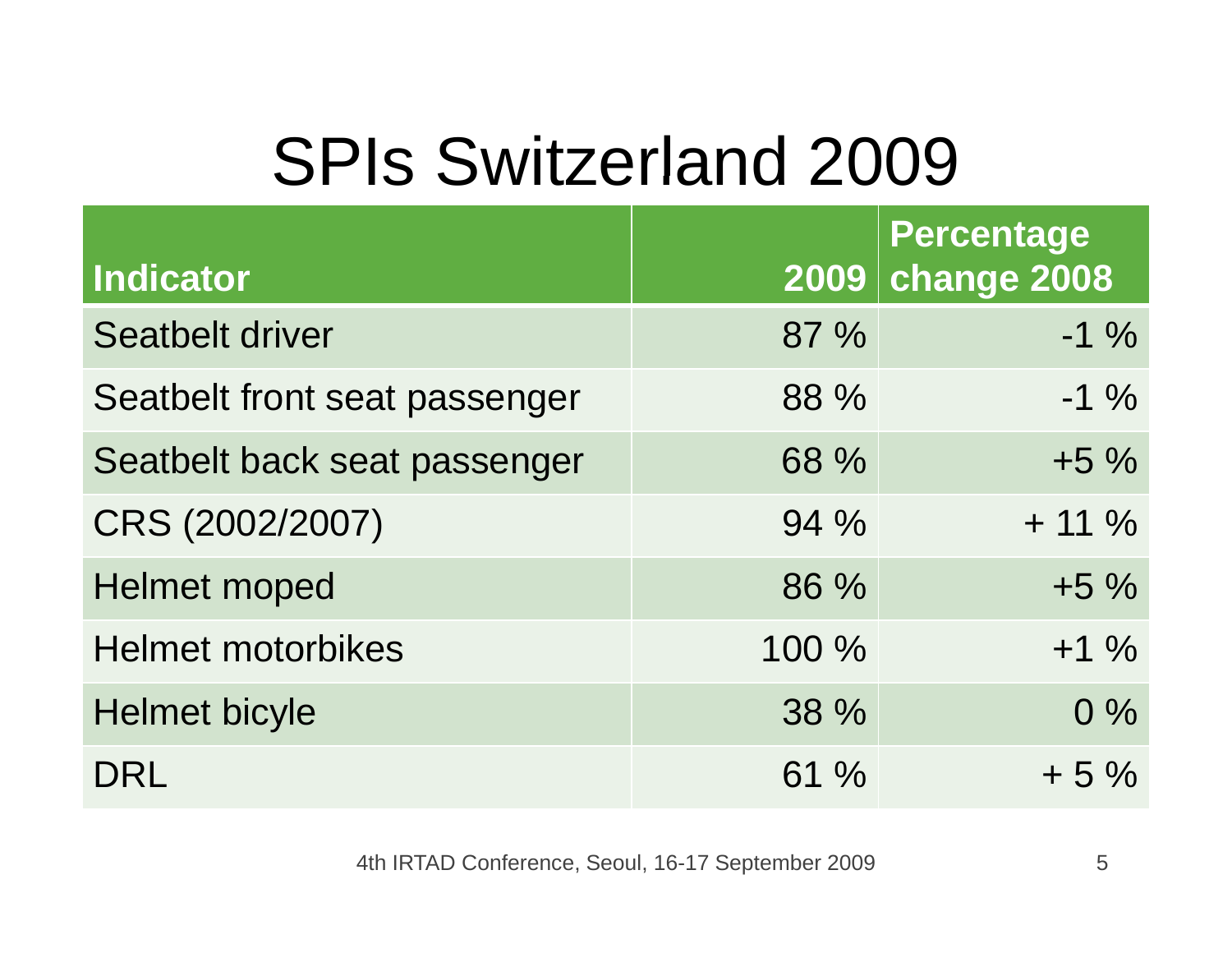## Seat belt use on urban roads by OECD countries, 2008

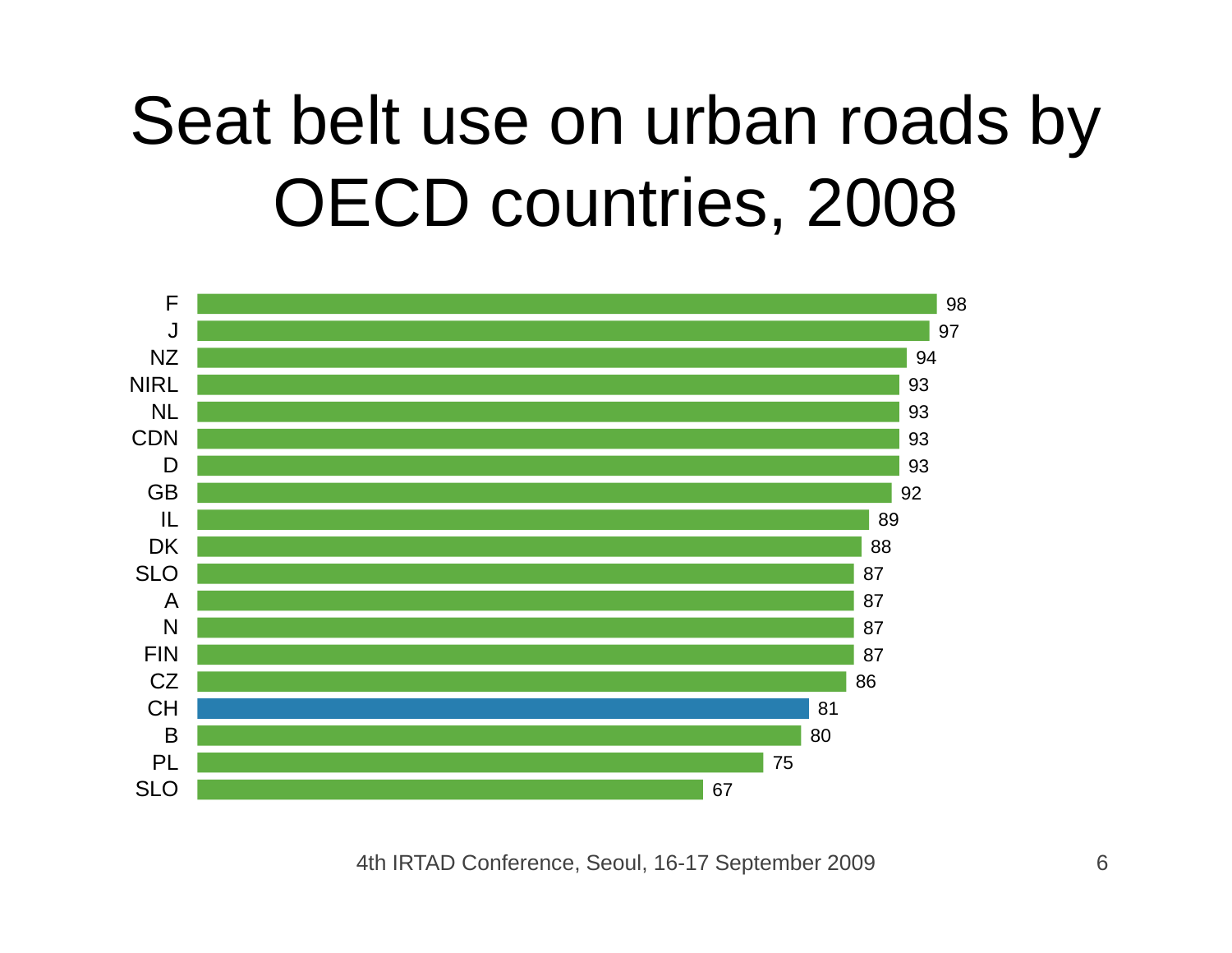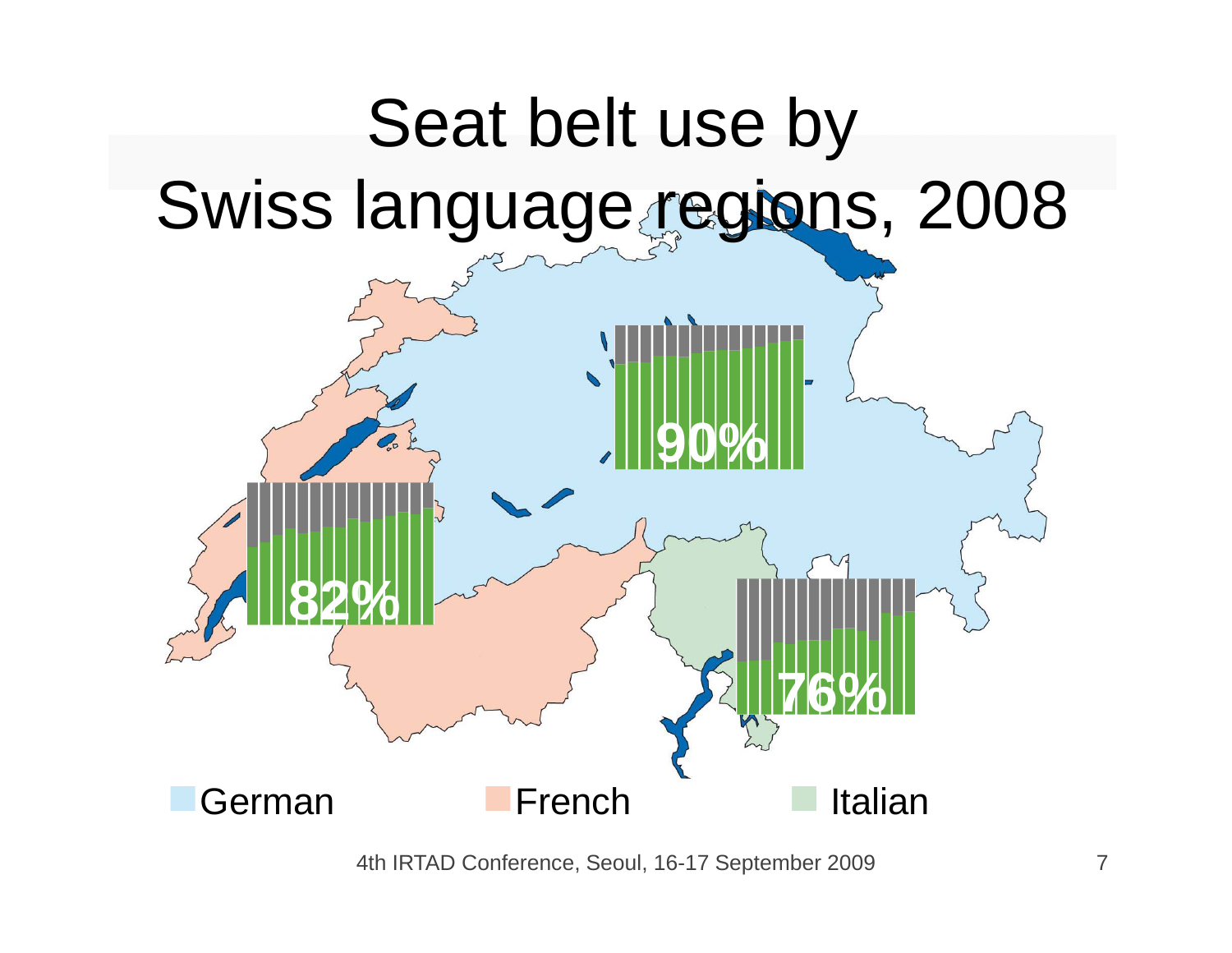## Evolution of seatbelt use

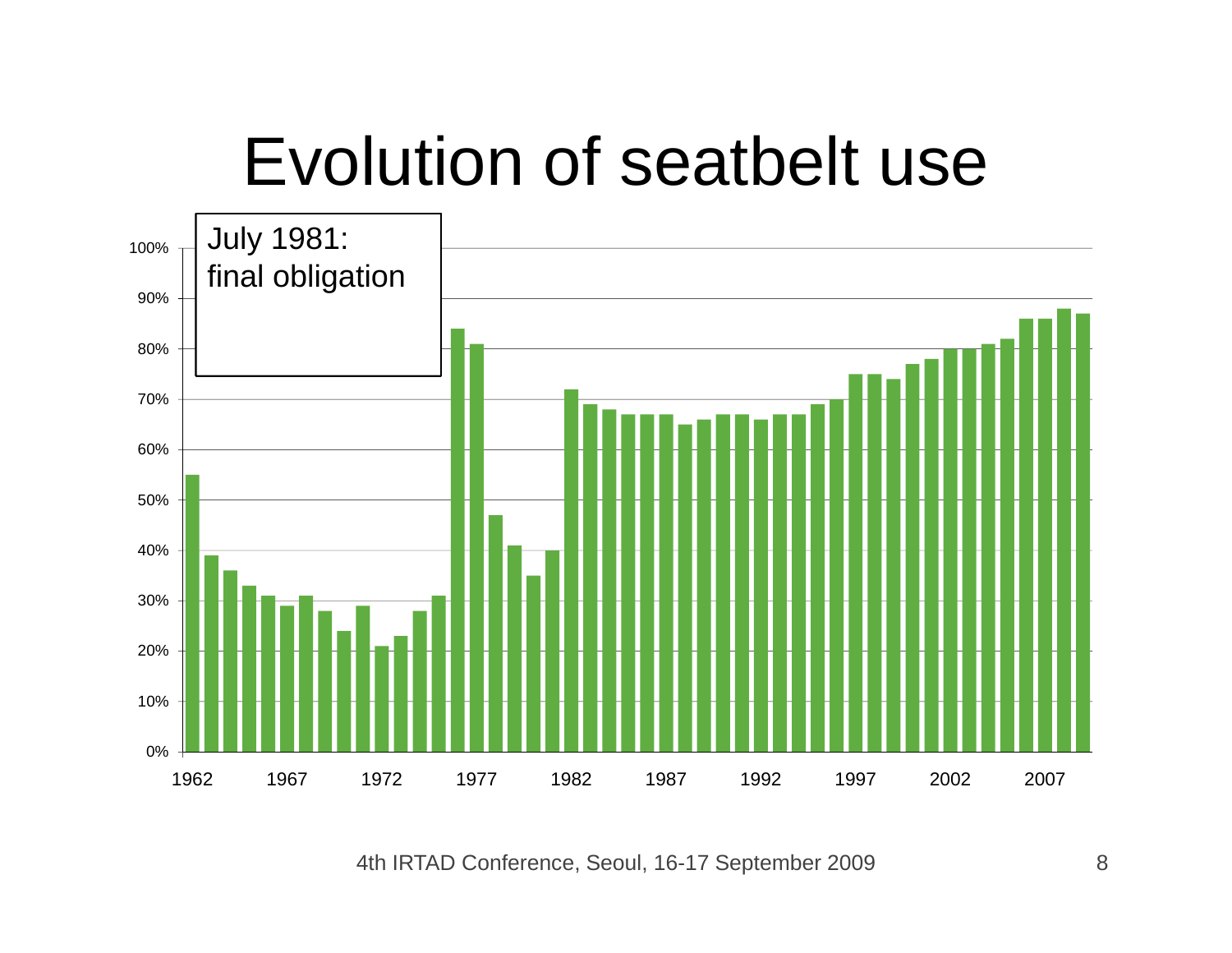## Survey methods

- Stratified, two stage clusterdesign
- Precision of estimates depends on:
	- Observed rate
	- –Sample size
	- **Number of observation sites**
	- **Variance between observation sites**
- Problem of bfu surveys: standard errors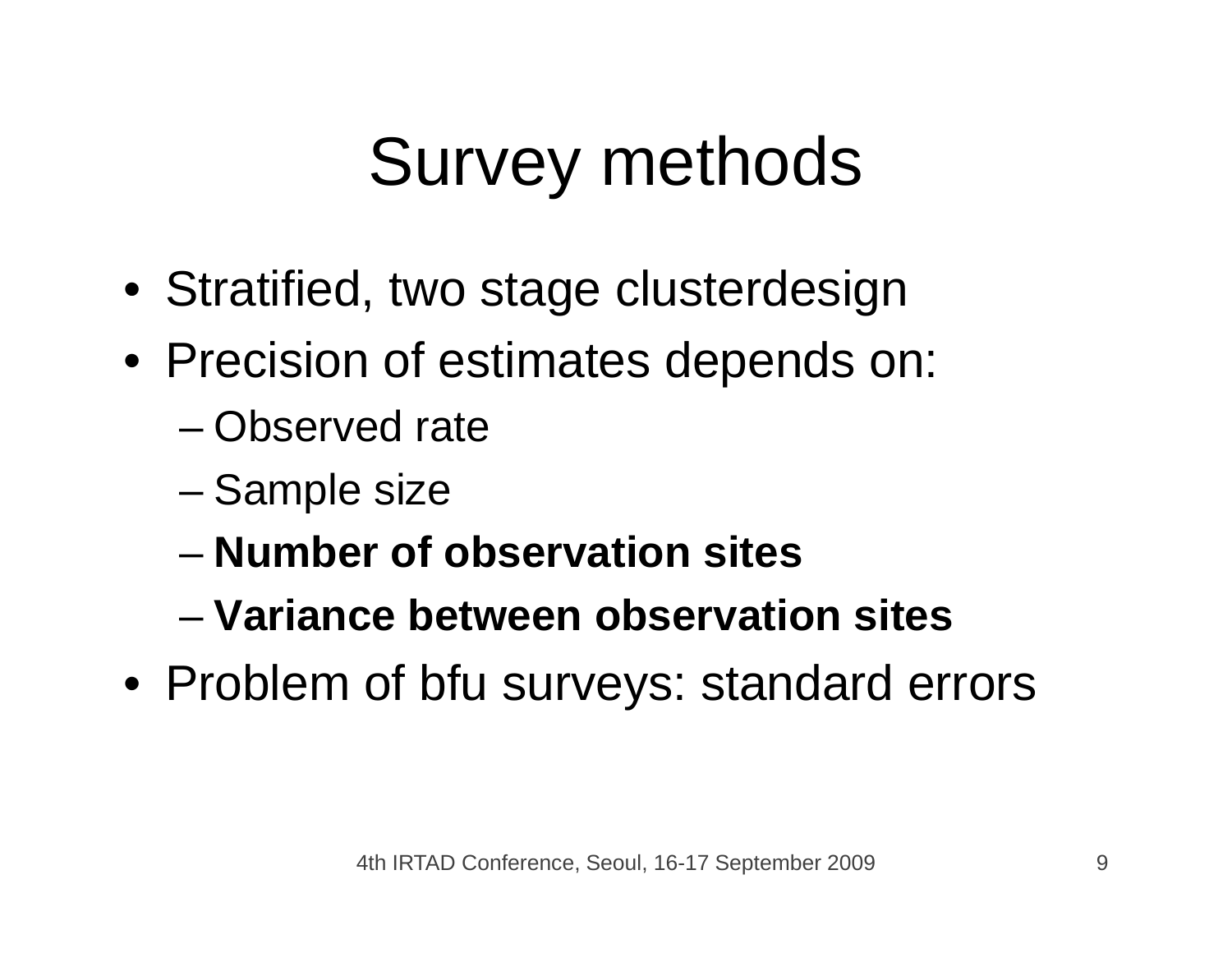## Estimates and standard errors by observation sites

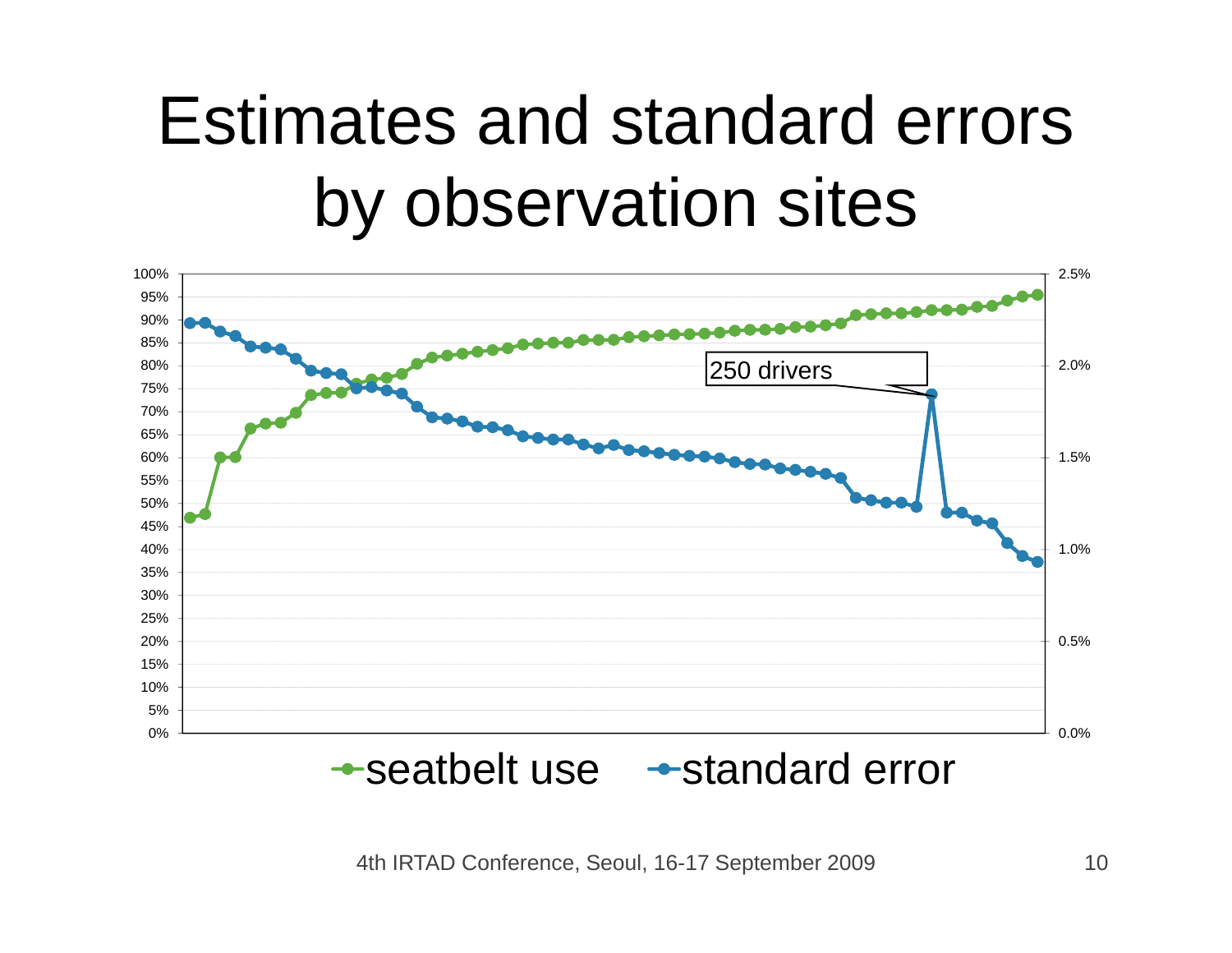## Sampling frame

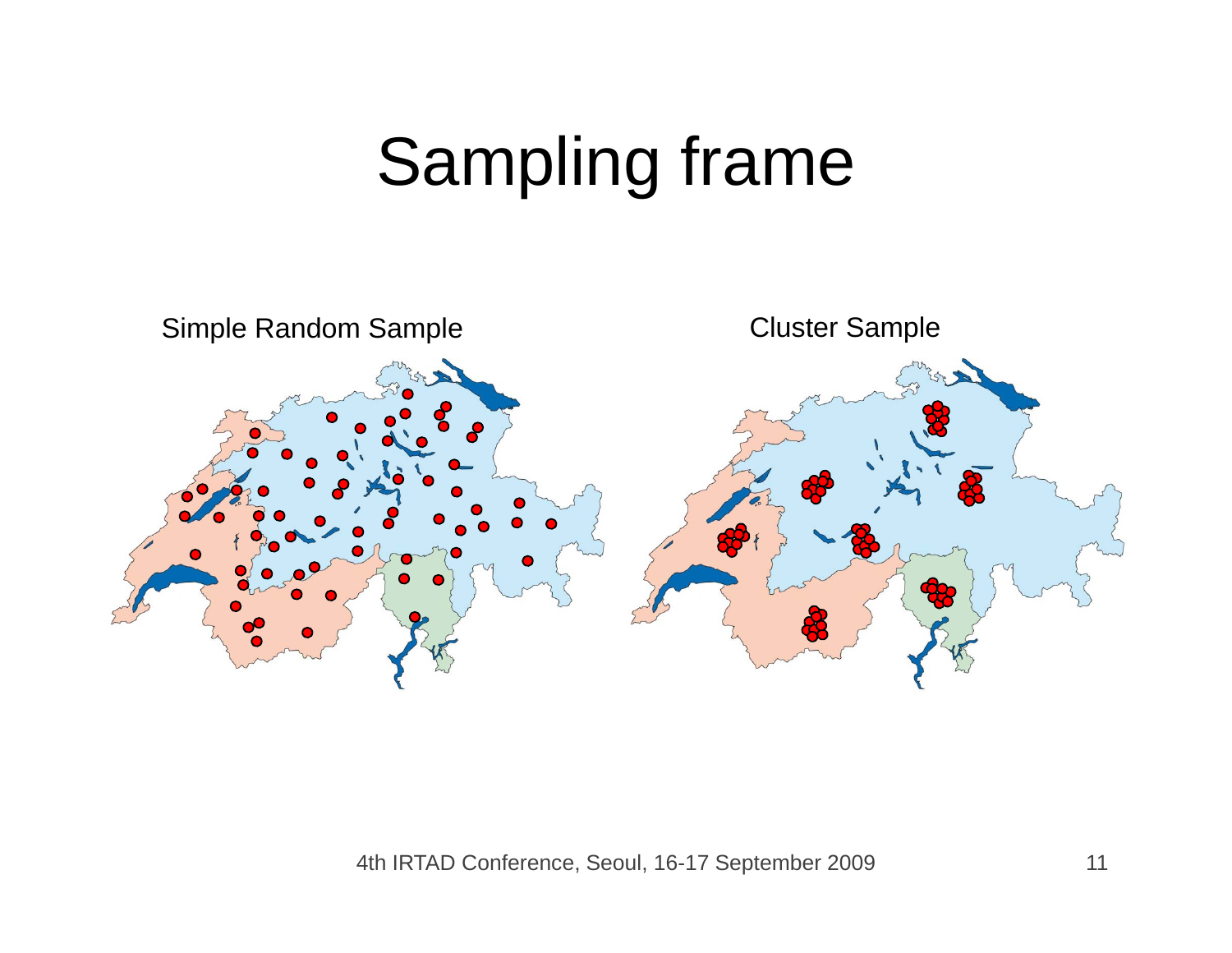# CIs, assuming SRS and CS

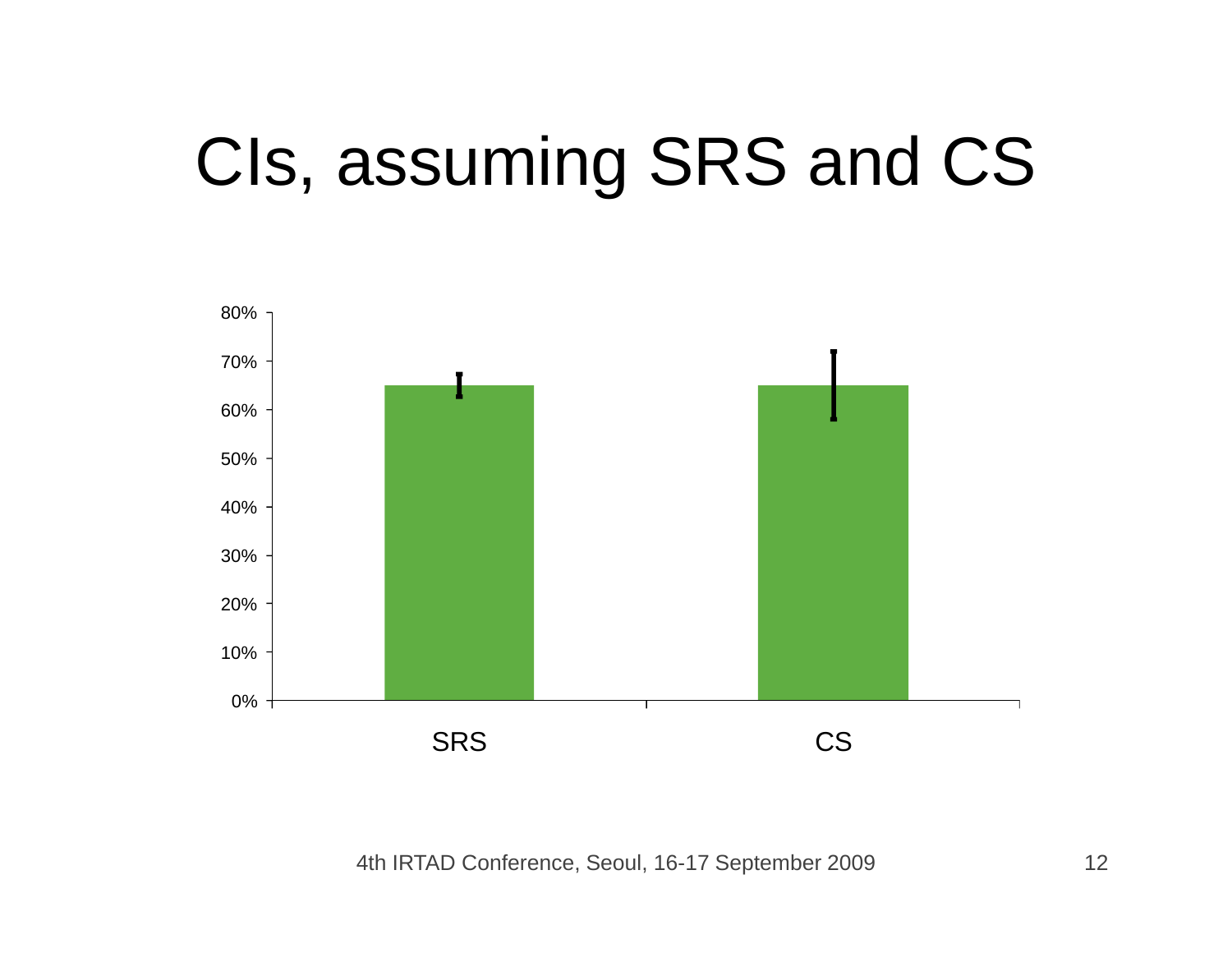## bfu surveys compared to NOPUS\*

|                        | bfu                 | <b>NOPUS</b>  |
|------------------------|---------------------|---------------|
| Observation sites (OS) | 59                  | 1865          |
| Total sample size (SS) | 30 000              | 116 000       |
| <b>Ratio SS/OS</b>     | 500                 | 62            |
| Sampling of sites      | Preassigned         | Random sample |
| Observation on sites   | <b>Fixed number</b> | Sampling plan |

#### \* National Occupant Protection Use Survey, NHTS A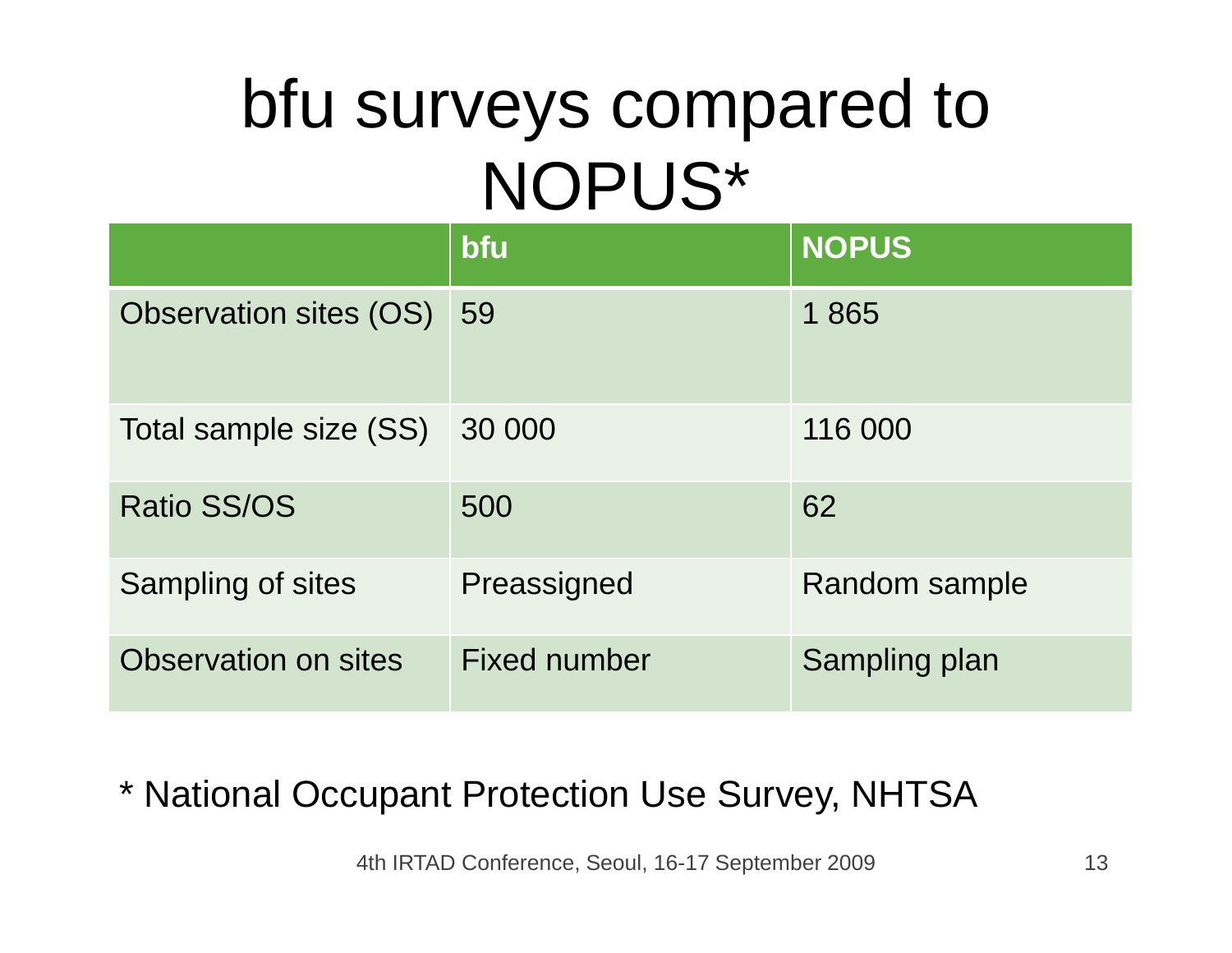### Would you like to survey here?

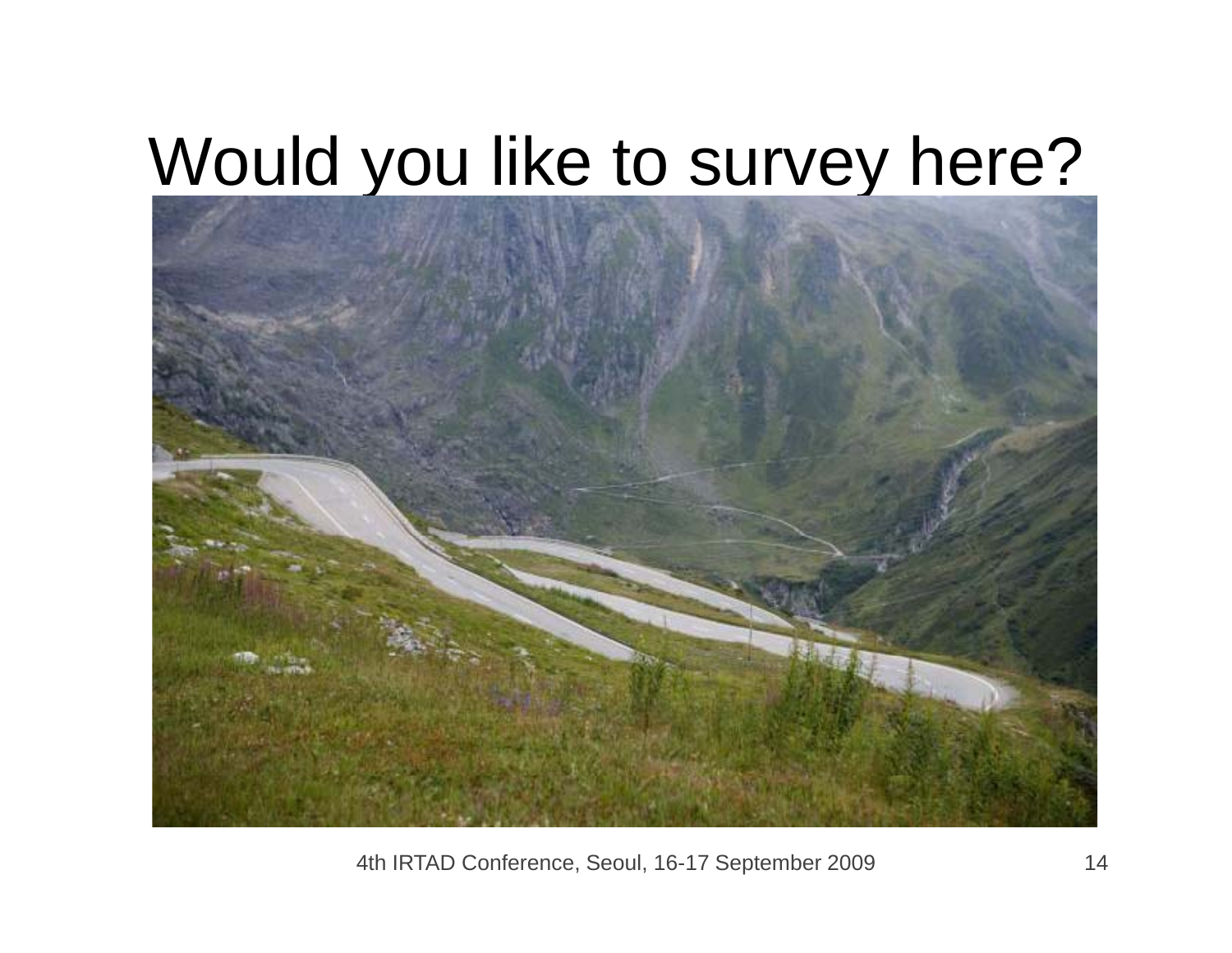

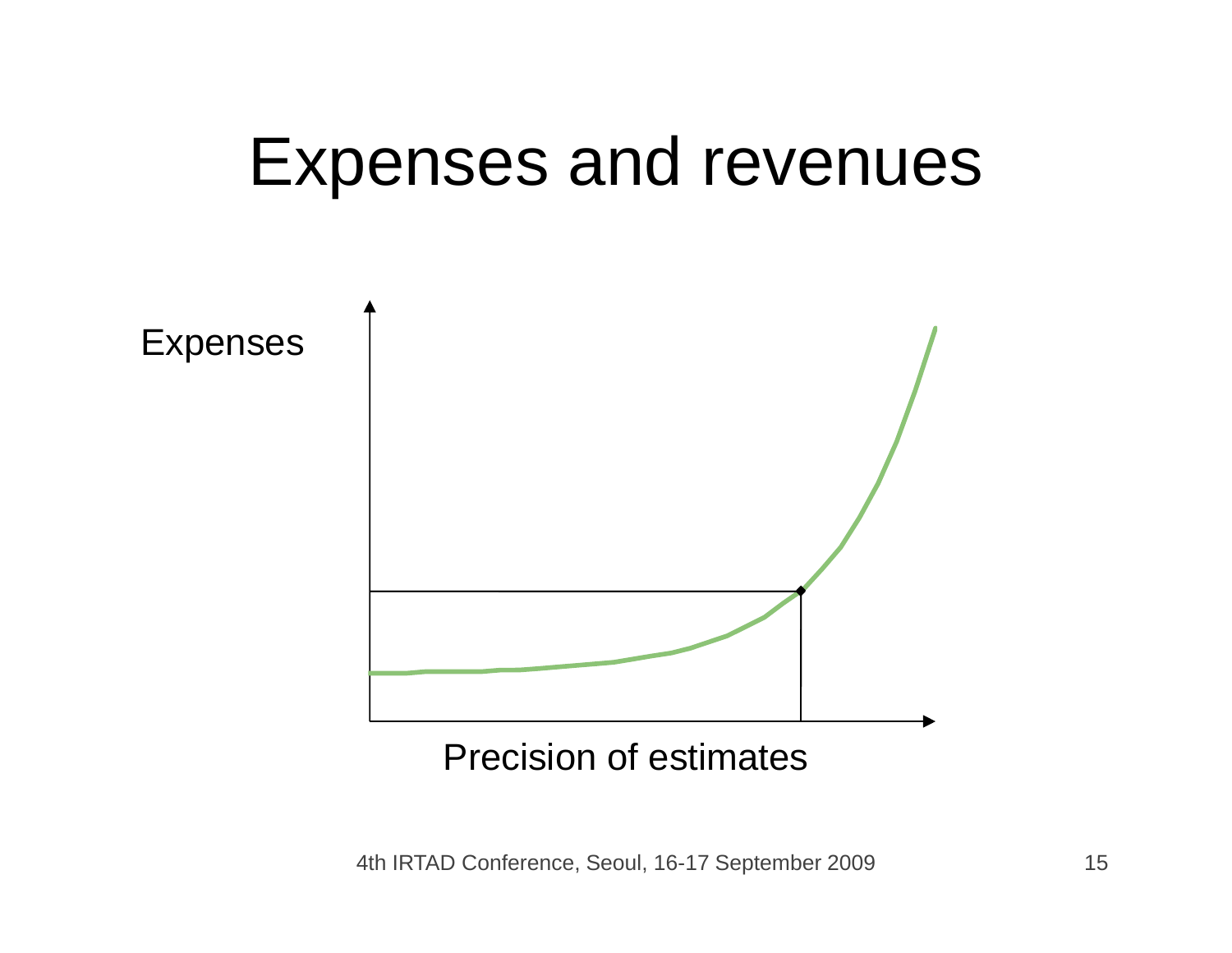### Practical improvements 2009